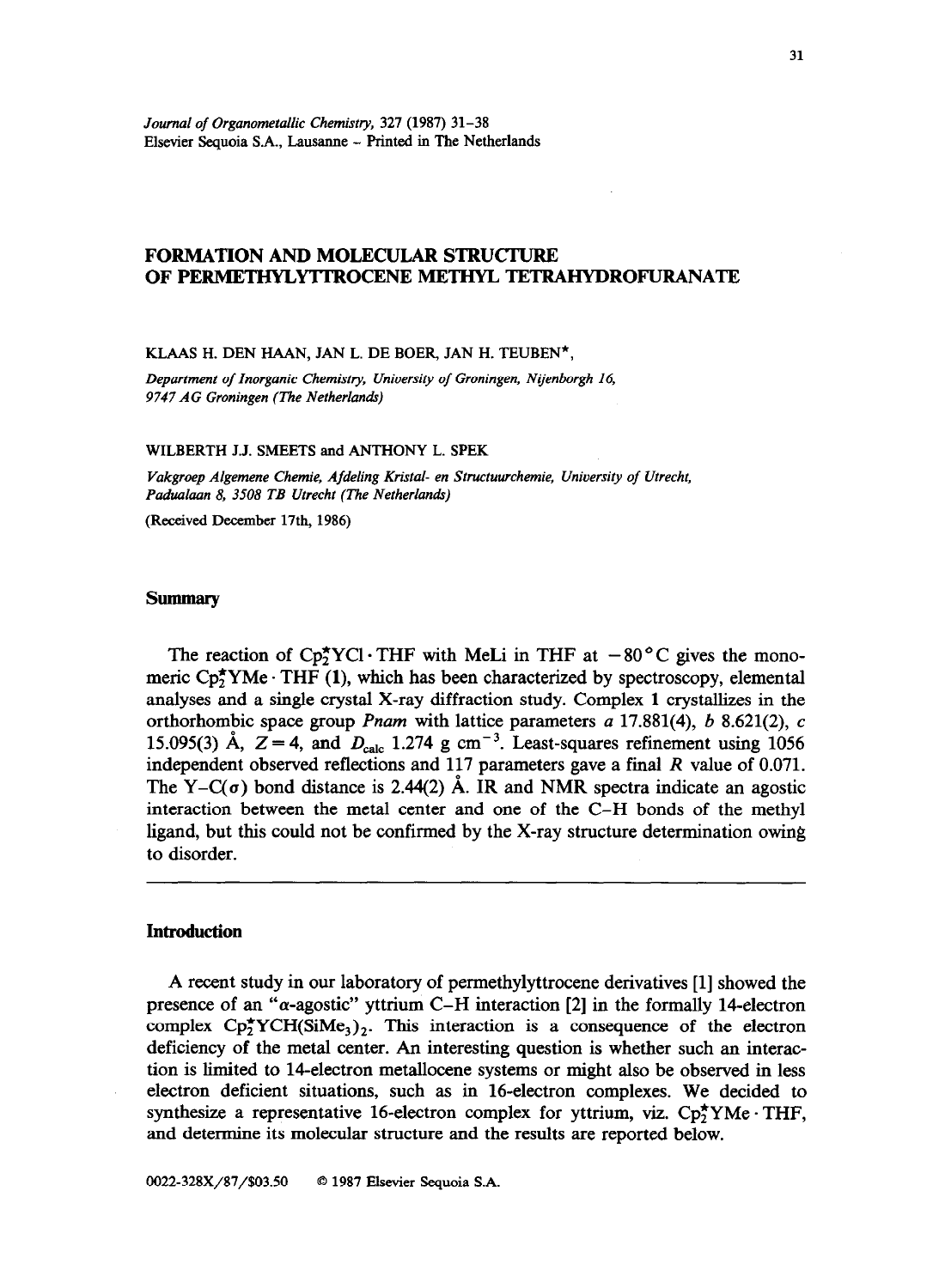## Results and discussion

#### *Synthesis and characterization*

The reaction of  $Cp_2^{\star}YCl$  · THF with MeLi in THF at  $-80^{\circ}C$  provides a good route to salt-free  $Cp_2^{\star}YMe \cdot THF$  (1) (eq. 1).

$$
Cp_{2}^{*}YCl \cdot THF + Meli\frac{THF}{-80^{\circ}C} \cdot Cp_{2}^{*}YMe \cdot THF + LiCl
$$
\n(1)

Complex 1 is a colourless air-sensitive compound, and was characterized by the usual spectroscopic techniques (IR, NMR). The IR spectrum shows the expected  $Cp^*$  absorptions [1] and a weak absorption at 2770 cm<sup>-1</sup> that is assigned to the  $\nu$ (C-H) of the methyl group on yttrium. This band indicates an  $\alpha$ -agostic Y  $\cdots$  CH interaction [2].

The <sup>13</sup>C{<sup>1</sup>H} NMR spectrum shows the methyl resonance at  $\delta$  21.36 ppm as a doublet ( $\frac{1}{J}(YC)$  56.2 Hz). The small one-bond carbon hydrogen coupling ( $\frac{1}{J}(CH)$ ) 108.2 Hz) for this signal is substantially larger than that (84.2 Hz) observed for the static  $\alpha$ -agostic C-H group in Cp<sup>\*</sup>YCH(SiMe<sub>3</sub>)<sub>2</sub> [1]. The value of <sup>1</sup>J(CH) in **1**, however, still indicates a fluxional agostic methyl group [2], since it is significantly lower than the calculated coupling constant (111.4 Hz [12]) for this interaction. The signals from the ring and methyl carbon atoms of the  $Cp^*$  ligands are at  $\delta$  115.68 and  $\delta$  11.47 ppm, respectively, normal values for permethylyttrocenes.

The 'H NMR spectrum of **1** shows the expected chemical shifts and integrations. The value of the second order yttrium coupling  $(^2J(YH)$  2.3 Hz) for the methyl resonance at  $\delta$  -0.66 ppm, which is the same as that observed in Cp<sub>2</sub>YCH(SiMe<sub>3</sub>)<sub>2</sub> is noteworthy.

The observation of methyl resonances as a doublet in both the <sup>1</sup>H and <sup>13</sup>C NMR spectra demonstrates that the complex is monomeric in solution. In the case of a dimer, coupling to the second yttrium would lead either to a triplet (symmetric bridge) [4] or a doublet of doublets (asymmetric bridge) [5] signal.

With respect to the presence of an  $\alpha$ -agostic interaction of a methyl C-H bond with the coordinatively unsaturated yttrium atom in 1, both IR and NMR give positive indications. The NMR data are consistent with a dynamic process in which all three C-H bonds alternate in interacting with the metal center. It was assumed that at low temperatures in the solid state this dynamic process would be frozen out and so a low temperature (100 K) X-ray study was carried out.

### *Crystallographic study*

*The* orthorhombic unit cell contains four molecules which are disordered across a crystallographic mirror plane. The final positional coordinates of the non-hydrogen atoms are listed in Table 1. The molecular structure of the complex and the numbering scheme are shown in Fig. 1. Selected bond distances and bond angles are listed in Tables 2 and 3, respectively.

The two Cp<sup>\*</sup> ligands are  $\eta^5$ -bonded to the yttrium atom with average distances Y-C( $\eta^5$ ) 2.72(2) and 2.61(6) Å. The Y-C( $\eta^5$ ) distances in 1 (2.51(3)-2.74(2) Å) are in the range of the values found in other permethylyttrocenes:  $\text{Cp}_2^{\star}\text{Y}(\mu\text{-Cl})\text{YClCp}_2^{\star}$  $[6]$  (2.56(2)-2.69(2) Å), Cp<sup>\*</sup>YN(SiMe<sub>3</sub>)<sub>2</sub> [1] (2.632(7)-2.737(7) Å), Cp<sup>\*</sup>YCH(SiMe<sub>3</sub>)<sub>2</sub> [1]  $(2.637(6)-2.692(6)$  Å) and  $Cp_2^*Y(\eta^2-C(3,5-Me_2C_6H_3))=N(2,6-Me_2C_6H_3))$ . THF [7], (2.685(3)-2.782(3) Å). The metal-ring-centroid  $\overline{(Cp^o)}$  distances are  $\overline{Cp^o}(1)$ -Y,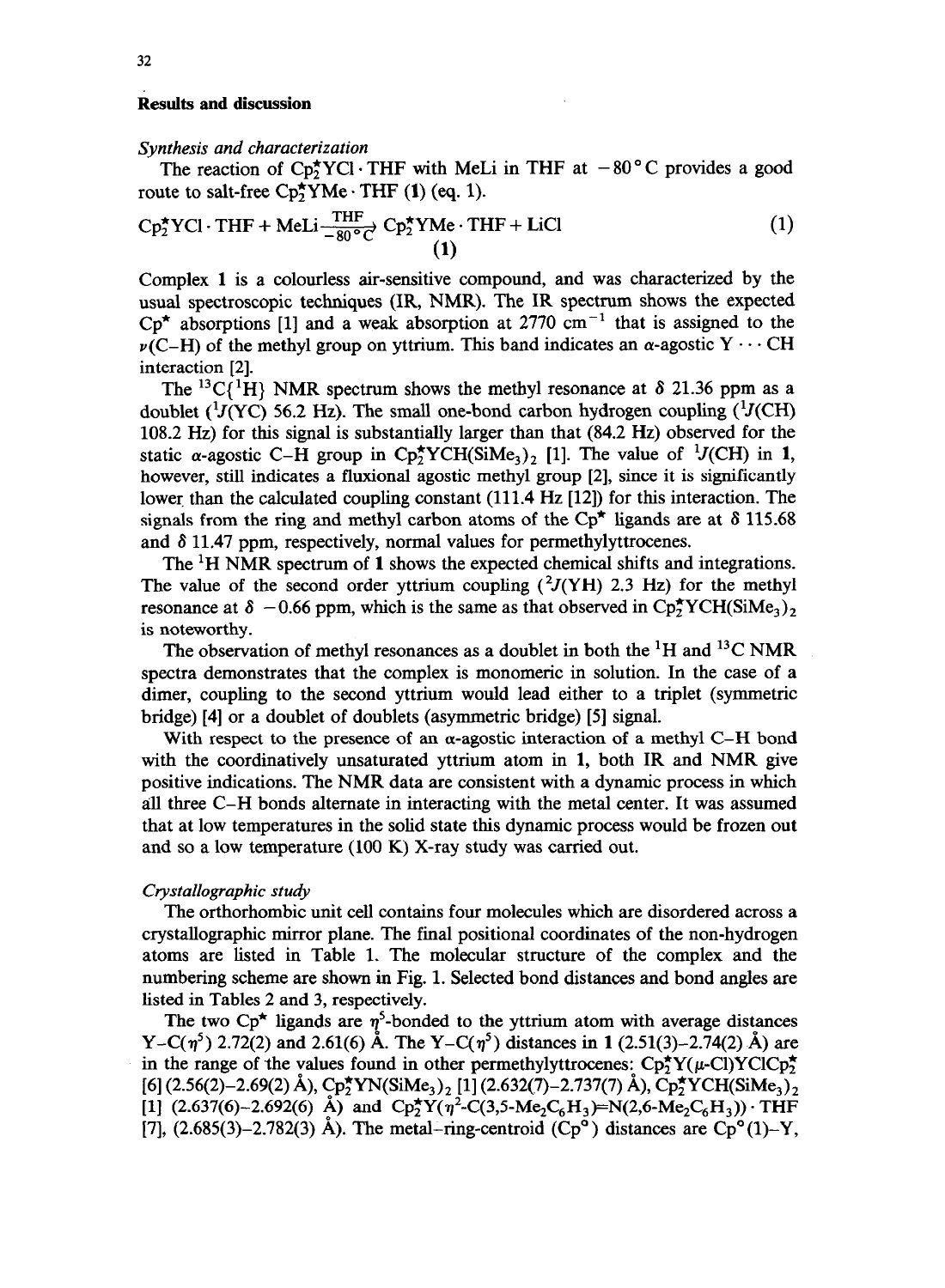# TABLE 1

FINAL POSITIONAL PARAMETERS FOR THE NON-HYDROGEN ATOMS OF Cp2YMe·THF (with esd's in parentheses)

| Atom         | x            | y         | $\boldsymbol{Z}$ |  |
|--------------|--------------|-----------|------------------|--|
| Y            | 0.1132(1)    | 0.3673(1) | $0.25(-)$        |  |
| $\mathbf{o}$ | 0.2133(4)    | 0.5473(9) | 0.2353(9)        |  |
| C(1)         | 0.2909(6)    | 0.498(1)  | 0.232(1)         |  |
| C(2)         | 0.3368(7)    | 0.638(1)  | 0.222(1)         |  |
| C(3)         | 0.2865(6)    | 0.770(1)  | 0.233(1)         |  |
| C(4)         | 0.2113(7)    | 0.713(1)  | 0.215(1)         |  |
| C(5)         | 0.2025(7)    | 0.155(2)  | 0.265(3)         |  |
| C(6)         | 0.0003(9)    | 0.401(2)  | 0.132(1)         |  |
| C(7)         | 0.0254(9)    | 0.247(2)  | 0.118(1)         |  |
| C(8)         | 0.0962(8)    | 0.258(1)  | 0.082(1)         |  |
| C(9)         | 0.1198(9)    | 0.411(2)  | 0.071(1)         |  |
| C(10)        | 0.059(1)     | 0.500(2)  | 0.101(1)         |  |
| C(11)        | $-0.0808(8)$ | 0.427(2)  | 0.157(1)         |  |
| C(12)        | $-0.006(1)$  | 0.084(2)  | 0.138(1)         |  |
| C(13)        | 0.1503(9)    | 0.131(2)  | 0.047(1)         |  |
| C(14)        | 0.187(1)     | 0.482(2)  | 0.027(1)         |  |
| C(15)        | 0.040(1)     | 0.673(2)  | 0.103(1)         |  |
| C(16)        | 0.0092(9)    | 0.328(2)  | 0.372(1)         |  |
| C(17)        | 0.076(1)     | 0.244(2)  | 0.394(2)         |  |
| C(18)        | 0.130(1)     | 0.358(2)  | 0.420(2)         |  |
| C(19)        | 0.101(1)     | 0.508(2)  | 0.407(1)         |  |
| C(20)        | 0.0284(9)    | 0.486(2)  | 0.376(1)         |  |
| C(21)        | $-0.0606(8)$ | 0.228(2)  | 0.364(1)         |  |
| C(22)        | 0.0917(9)    | 0.076(2)  | 0.426(1)         |  |
| C(23)        | 0.2080(9)    | 0.349(3)  | 0.464(1)         |  |
| C(24)        | 0.130(1)     | 0.672(2)  | 0.426(1)         |  |
| C(25)        | $-0.0331(9)$ | 0.608(2)  | 0.363(1)         |  |



Fig. 1. The molecular structure of Cp<sup>\*</sup>YMe.THF and the adopted numbering scheme.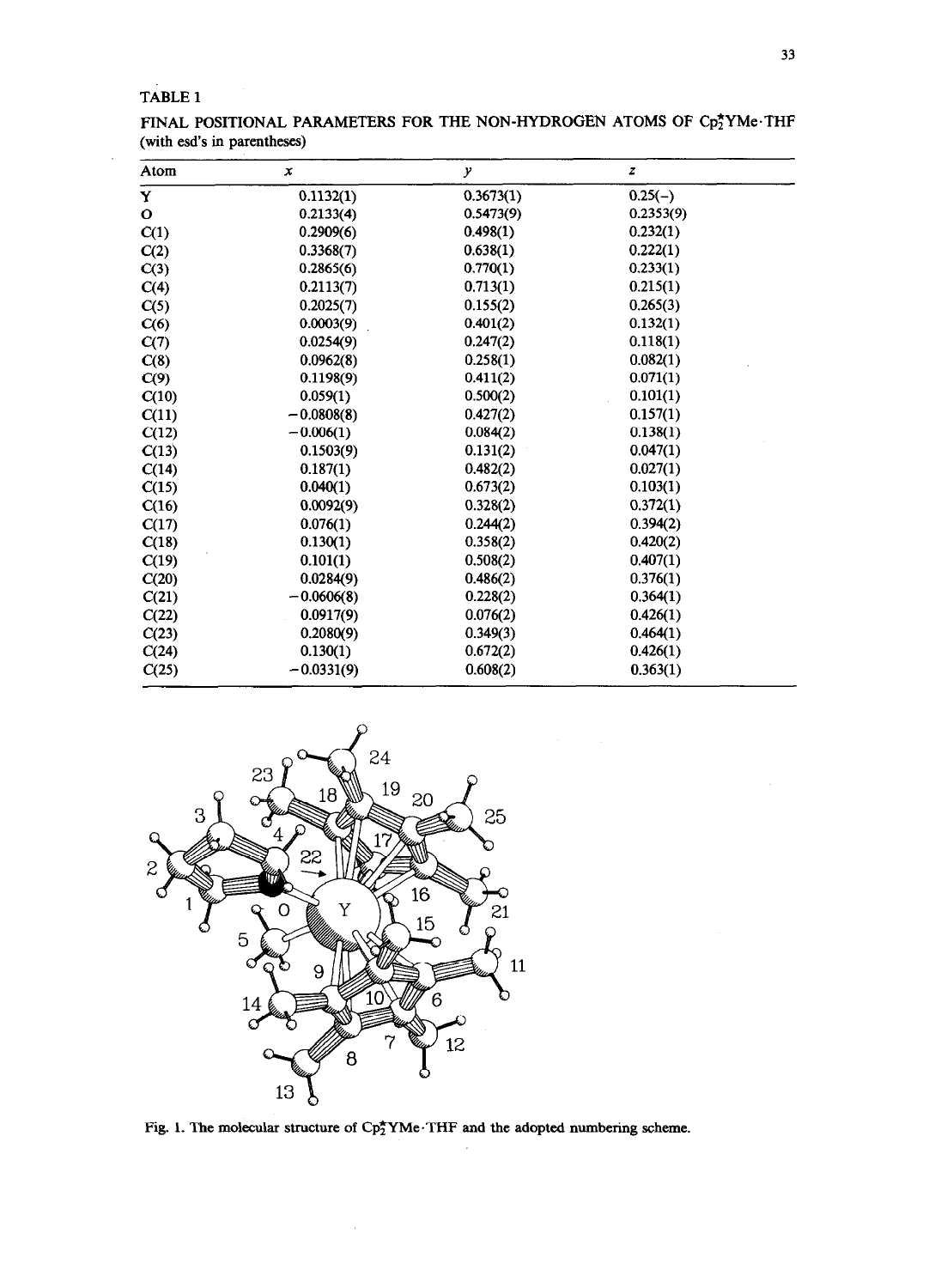| $Cp^*(1)$ [C(6) – C(10)]         |          | $Cp^*(2)$ [C(16) – C(20)]           |         |
|----------------------------------|----------|-------------------------------------|---------|
| $\langle Y - C(\eta^5) \rangle$  | 2.72(2)  | $\langle Y - C(\eta^5) \rangle$     | 2.61(6) |
| $Y - Cpo(1)$                     | 2.444(7) | $Y - Cpo(2)$                        | 2.32(1) |
| $\langle C-C \rangle_{\rm ring}$ | 1.40(2)  | $\langle C-C \rangle_{\text{ring}}$ | 1.41(2) |
| $\langle C - CH_3 \rangle$       | 1.53(2)  | $\langle C-CH_3 \rangle$            | 1.54(2) |
| $Y - C(5)$                       | 2.44(2)  | $C(1) - C(2)$                       | 1.47(1) |
| $Y-O$                            | 2.379(8) | $C(2)-C(3)$                         | 1.46(1) |
| $O-C(1)$                         | 1.45(1)  | $C(3)-C(4)$                         | 1.46(2) |
| $O - C(4)$                       | 1.46(1)  | $Y-H(51)$                           | 2.74(2) |

**TABLE 2**  SELECTED BOND DISTANCES (Å) FOR C<sub>p</sub><sup>+</sup>YMe·THF

2.444(7) and Cp°(2)-Y, 2.32(1) Å; the angle Cp°(1)-Y-Cp°(2) is 137.0(3)° which is comparable with those observed in  $Cp_2^{\star}YCH(SiMe_3)_2$ , 134.4(2)° and  $Cp_2^{\star}YN(Si Me<sub>3</sub>$ )<sub>2</sub>, 132.2(2) and 132.4(2)<sup>o</sup>.

The THF ligand is coordinated to yttrium through the oxygen atom, the Y-O bond length is 2.379(8) A. This is somewhat shorter than in other yttrium tetrahydrofuranates: **[CpiYH .** THF], [8], 2.460(8) A, and Cp,Y - THF [9], 2.451(4) A [9]. The THF molecule forms a puckered ring, with out of plane displacements between  $-0.15(8)$  and 0.14(9) Å for the ring atoms and 0.23(6) Å for the yttrium atom.

The pseudo-tetrahedral environment of the metal center is completed by the carbon atom of the methyl ligand Y-C(5), 2.44(2)  $\AA$ . This bond length is substantially shorter than those observed in the dimeric  $(Cp_2YMe)$ , [4], 2.553(10) and 2.537(9) Å and  $(Cp_2Y(\eta^2-CH=N-t-Bu))_2$  [10], 2.545(5) and 2.561(5) Å and can be compared with the Y-C distances in the monomeric complex  $\text{Cp}_2^{\star} \text{YCH}(\text{SiMe}_1)$ , 2.468(7) Å and the anion  $[Cp_2Y(CH_2SiMe_3)_2]$ <sup>-</sup> [11], 2.402(6) and 2.445(6) Å.

The angle  $O-Y-C(5)$  is 90.3(4)<sup>°</sup> which is almost identical to the values observed in other metallocene THF solvates;  $Cp_2Lu(4-MeC_6H_4) \cdot THF$  [12], 89.1(12),  $Cp_2YbMe \cdot THF$  [13], 94.1(3) and  $Cp_2Lu-t-Bu \cdot THF$  [14], 94.1°.

**TABLE 3** 

SELECTED BOND ANGLES (°) FOR C<sub>p</sub>\*YMe·THF

| $O-Y-C(5)$                      | 90.3(4)  |  |
|---------------------------------|----------|--|
| $Cp^{\circ}(1)-Y-O$             | 102.4(4) |  |
| $Cp^{\circ}(2)-Y-O$             | 107.6(4) |  |
| $Cp^{\circ}(1)-Y-C(5)$          | 109(1)   |  |
| $Cp^{\circ}(2)-Y-C(5)$          | 101(1)   |  |
| $Cp^{\circ}(1)-Y-Cp^{\circ}(2)$ | 137.0(3) |  |
| $Y - C(5) - H(51)$              | 97(2)    |  |
| $Y - C(5) - H(52)$              | 108(2)   |  |
| $Y - C(5) - H(53)$              | 123(1)   |  |
| $Y-O-C(1)$                      | 122.1(6) |  |
| $Y-O-C(4)$                      | 129.7(6) |  |
| $C(1)$ -O-C(4)                  | 107.6(8) |  |
| $O - C(1) - C(2)$               | 107.3(8) |  |
| $O - C(4) - C(3)$               | 105.5(9) |  |
| $C(1)-C(2)-C(3)$                | 107(1)   |  |
| $C(2)-C(3)-C(4)$                | 106.5(8) |  |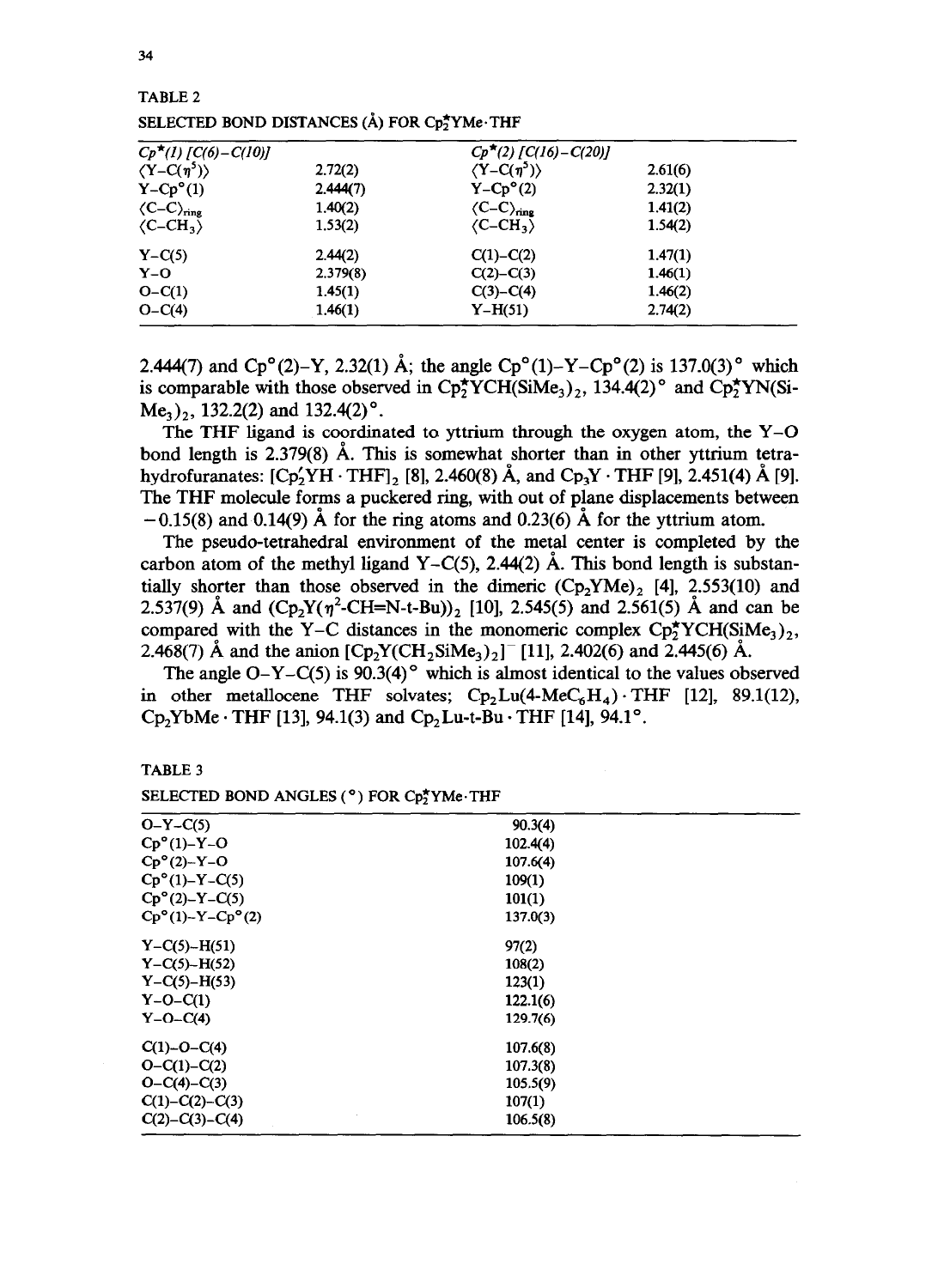The crystallographic study was undertaken in order to determine unequivocally whether there is an  $\alpha$ -agostic methyl group in 1. Ibers [15] has already noted the difficulties which are experienced in the exact location of hydrogen atoms in X-ray structure determinations, especially when the hydrogen atom is close to a heavy metal atom. In the complex under discussion this is even more complicated, since there is disorder in the crystahine state, and so the positions of the hydrogen atoms in **1** cannot be established accurately.

Although the smallest angle Y-C(5)-H(51), 97(2)<sup>o</sup> may not be as pronounced as the angle in  $\text{Cp}_2^{\star} \text{YCH}(\text{SiMe}_3)$ , 84(3)<sup>o</sup>, it still is some 12<sup>o</sup> smaller than the ideal tetrahedral angle of 109°. This small angle suggests a substantial influence of the metal centre on the  $C(5)-H(51)$  bond, which is tentatively interpreted as an  $\alpha$ -agostic interaction. A neutron diffraction study on a non-disordered crystal may be required to reach a firm conclusion about this interaction.

## **Experimental**

Manipulations were carried out under nitrogen using glovebox (Braun MB-200) and Schlenk-line techniques.

Solvents (pentane, Et<sub>2</sub>O, THF) were dried over Na wire and distilled from Na/K alloy benzophenone ketyl prior to use.  $\text{Co}_{2}^{*}\text{YCl}\cdot\text{THF}$  [1] and MeLi [16] were prepared by published procedures. The IR spectrum (Nujol/KBr) was recorded on a Pye Unicam SP3-300 spectrophotometer and NMR spectra on a Nicolet NT-200 spectrometer. Elemental analyses were carried out at the Micro-Analytical Department of the Chemical Laboratories of the University of Groningen under supervision of Mr. A.F. Hamminga.

## *Preparation of*  $Cp^*$  $YMe \cdot THF(1)$

To a solution 1.35 g of  $Cp_2^{\star}YCl$  · THF (2.89 mmol) in 30 ml of THF at  $-80^{\circ}C$ was added 7.1 ml of a 0.41 M solution of MeLi in  $Et<sub>2</sub>O$ . The mixture was stirred for 1 h then allowed to warm to room temperature. The solvents were then removed in vacua and the white solids extracted into 50 ml of pentane. Crystallization at  $-30$  °C afforded 0.84 g of 1 (1.88 mmol, 65%) as colourless crystals. IR  $(cm^{-1})$ : 277Ow, 272Ow, 1485m, 1365m, 134Ow, 118Ow, 1125m, 1085m, lOSOs, 102Os, 915s, 865m, 800w, 720w, 670m, 595w, 510s and 385m. <sup>1</sup>H NMR (C<sub>6</sub>D<sub>6</sub>, 25°C, TMS =  $\delta$ ) 0.0):  $\delta$  -0.66 (d, 3H,  $^2J(YH)$  2.3 Hz, YMe), 1.16 (m, 4H,  $\beta$ -THF), 2.00 (s, 30H,  $Cp^*$ ), 3.22 (m, 4H,  $\alpha$ -THF).<sup>13</sup>C{<sup>1</sup>H} NMR (C<sub>6</sub>D<sub>6</sub>, 25°C, TMS =  $\delta$  0.0):  $\delta$  11.47 (q,  $^{1}J$ (CH) 124.8 Hz, C<sub>5</sub>Me<sub>5</sub>) 21.36 (dq, <sup>1</sup>J(CH) 108.2, <sup>1</sup>J(YC) 56.2 Hz, YMe) 24.99 (t,  $^{1}$ J(CH) 133.1 Hz,  $\beta$ -THF) 69.96 (t, <sup>1</sup>J(CH) 148.7 Hz,  $\alpha$ -THF) 115.68 (s, C<sub>5</sub>Me<sub>5</sub>). Anal. Found: Y, 20.17; C, 67.29; H, 9.31. C<sub>25</sub>H<sub>41</sub>YO calc: Y, 19.91; C, 67.25; H, 9.26%.

# *Data collection and structure determination of*  $Cp_2^*YMe \cdot THF(1)$

A colourless block-shaped crystal suitable for X-ray data collection was selected in a glovebox, mounted on a glass fibre, and transferred into the cold nitrogen stream of the low-temperature unit of an Enraf-Nonius CAD4F diffractometer. Details of the data collection and structure determination are given in Table 4. Unit cell parameters were determined from a least-squares treatment of the setting angles of 16 reflections in the range  $10^{\circ} < \theta < 12^{\circ}$ . Data were collected for one hemi-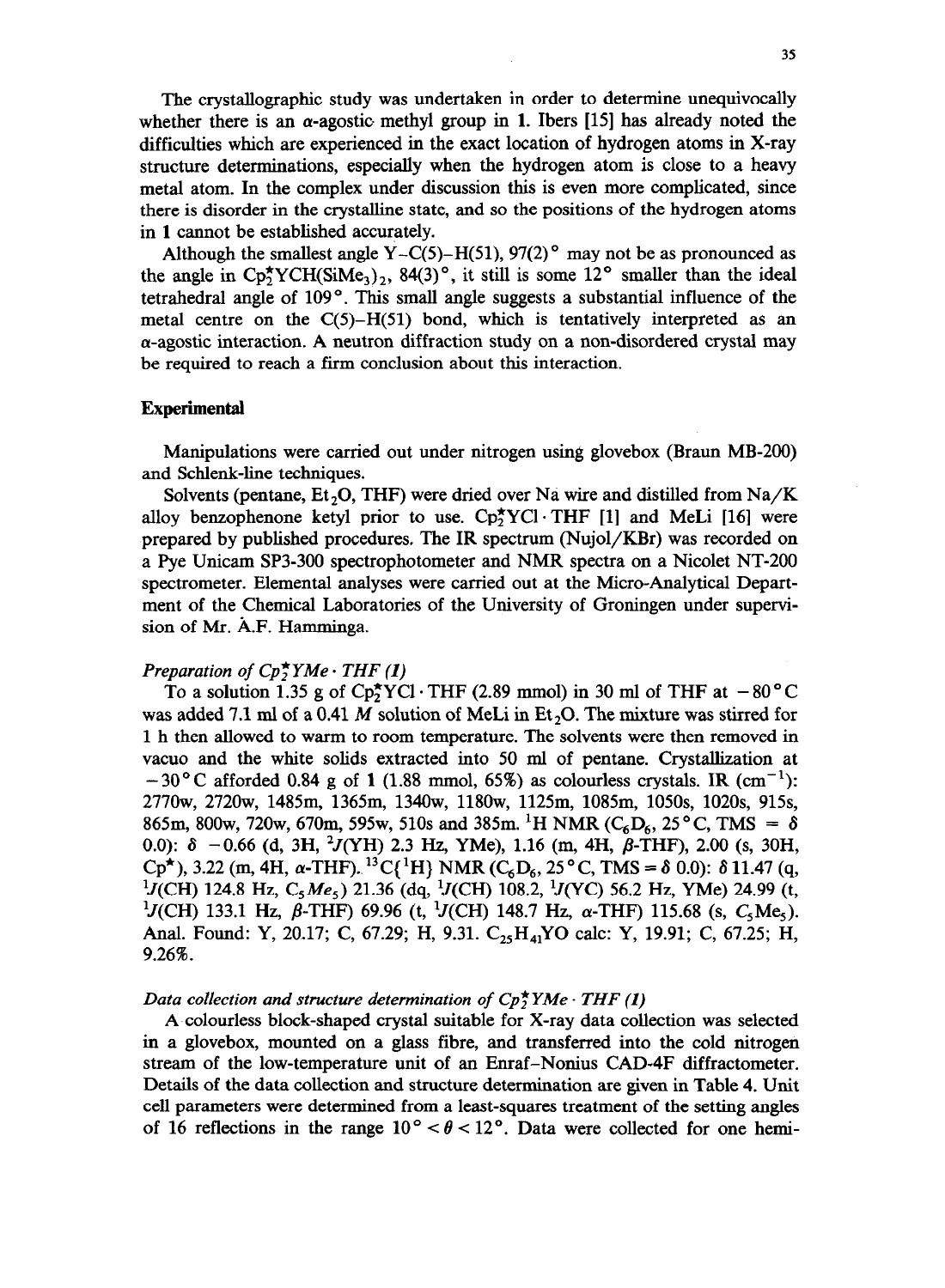| $C_2$ , $H_4$ , OY                                          |
|-------------------------------------------------------------|
| 446.50                                                      |
| orthorhombic                                                |
| <i>Pnam</i> (Nr. $62$ )                                     |
| 17.881(4)                                                   |
| 8.621(2)                                                    |
| 15.095(3)                                                   |
| 2326.9(9)                                                   |
| 4                                                           |
| 1.274                                                       |
| 952                                                         |
| 25.3                                                        |
| $0.13 \times 0.15 \times 0.30$                              |
|                                                             |
| 1.14, 22.0                                                  |
| Mo- $K_a$ (graphite-mon.), 0.71073 Å                        |
| $0.70 + 0.35$ tan $\theta$                                  |
| 4.0, 4.5                                                    |
| 173                                                         |
| $\overline{2}10; 32\overline{2}; \overline{3}2\overline{2}$ |
| 5938                                                        |
| 1488                                                        |
| 1056                                                        |
|                                                             |
| 117                                                         |
| $w = 1.0/\sigma^2$ (F)                                      |
| 0.0711, 0.0572, 2.29                                        |
| 0.044                                                       |
|                                                             |

# **CRYSTAL DATA AND DETAILS OF THE STRUCTURE ANALYSIS OF CpzYMe.THF**

sphere:  $-18 \le h \le 18$ ;  $-9 \le k \le 9$ ;  $0 \le l \le 15$  and corrected for Lorentz and polarization effects and for absorption (Gaussian integration: grid  $8 \times 8 \times 8$ ; max. and min. correction: 1.939 and 1.366). There was no indication of any decay during the 63 h of X-ray exposure time. Standard deviations based on counting statistics were increased in line with the variance of the three reference reflections:  $\sigma^2(I) = \sigma_{\text{cs}}^2(I)$ +  $(0.04 \text{ } I)^2$  [17]. The observed extinctions  $(0 \text{ } k \text{ } k \text{ } + \text{ } l = 2 \text{ } n \text{ } + 1; \text{ } h \text{ } 0 \text{ } l, \text{ } h = 2 \text{ } n \text{ } + 1)$ indicate space group *Pna2,,* or *Pnam.* The low resolution and the observed high background of the data set were taken as indications of disorder. The four sets of equivalent reflections were merged with a consistency index (on  $I$ ) of 13.2% indicating the rather weak quality of the dataset  $(\Sigma \sigma(I)/\Sigma I = 0.0778)$ .

The Y atom was found by direct methods (SHELXS 86, [18]), and other non-H atoms were located in subsequent difference Fourier maps. The structure was refined with a disordered model in space group *Pnam* (non-standard setting of *Pnma*) with Y occupying a special position on the *m*-mirror at  $z = 1/4$  across which the other atoms are disordered. Refinement of an ordered model in *Pna2, was* not satisfactory; the adopted refinement of the disorder model was justified by argu-

**TABLE 4**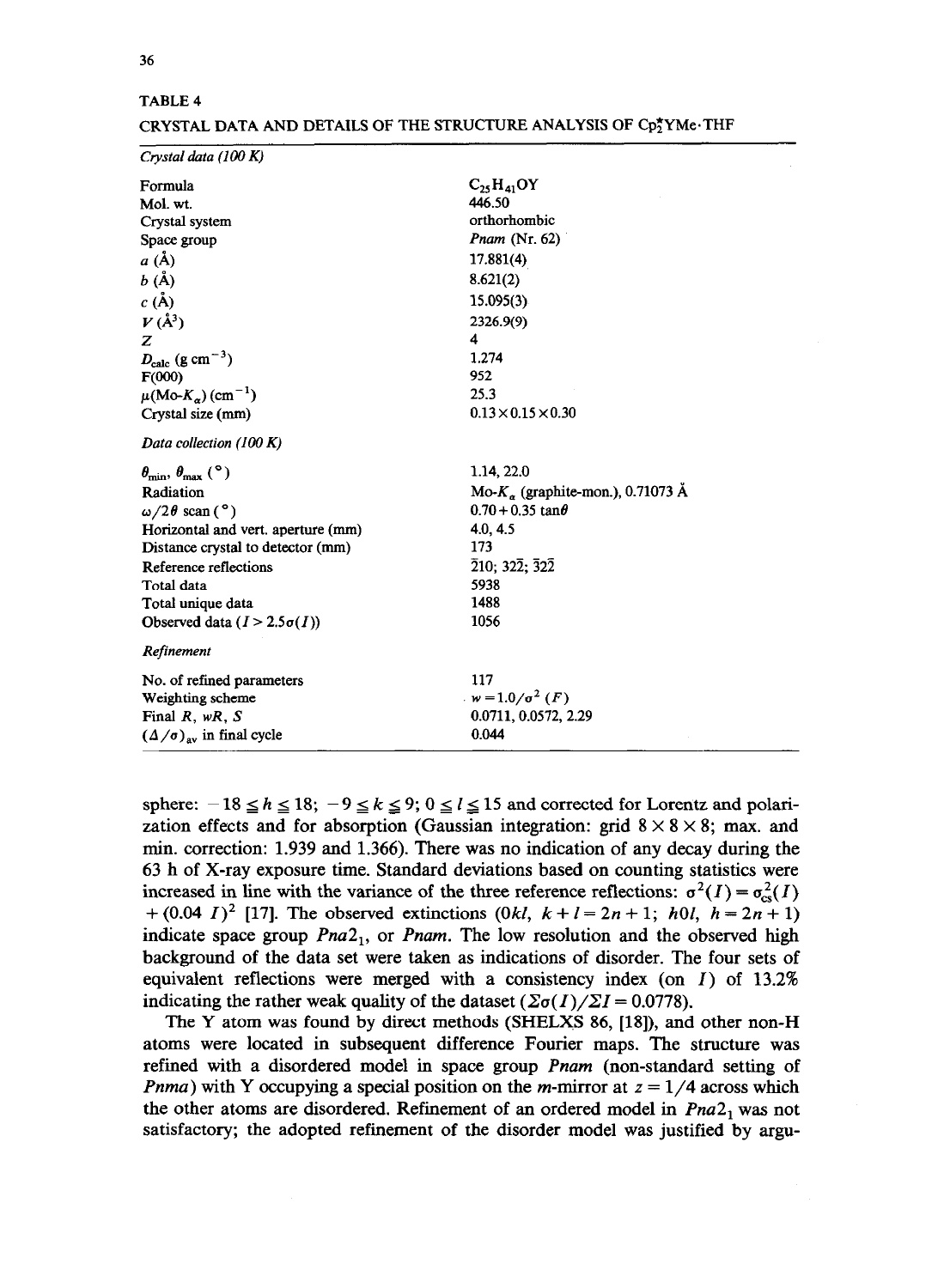ments similar to those in [19]. Refinement was carried out by full matrix least-squares techniques (on  $F$ ) with anisotropic thermal parameters for Y and isotropic thermal parameters for the C, 0 atoms. Hydrogen atoms were introduced at calculated positions (C–H 0.98  $\AA$ ) and included in the refinement riding on their carrier atom with one overall isotropic thermal parameter. All atoms were refined with occupational parameters of 0.50. Waser-type constraints were applied on all chemically equivalent distances. Weights were introduced in the final refinement cycles, convergence was reached at  $R = 0.071$ . A final difference Fourier synthesis revealed residual densities between 0.71 and  $-0.61 \frac{e}{\text{A}^3}$  near Y. Neutral atom scattering factors were taken from ref. 20 and corrected for anomalous dispersion [21]. Data collection was carried out with a modified CAD-4F software package [22]. All calculations performed with SHELX76 [23] and the EUCLID package [24] (geometrical calculations and illustrations) on the CDC Cyber-855 of the University of Utrecht.

Supplementary data (all positional and thermal parameters, bond lengths, bond angles, torsion angles and a listing of structure factor amplitudes) are available from A.L.S.

## **Acknowledgement**

This work was supported by the Netherlands Foundation for Chemical Research (SON) with financial aid from the Netherlands Organization for Advancement of Pure Research (ZWO).

#### **References and Notes**

- 1 K.H. de Haan, J.L. de Boer, J.H. Teuben, A.L. Spek, B. Kojić-Prodić, G.R. Hays and R. Huis, Organometallics, 5 (1986) 1726.
- 2 M. Brookhart and M.L.H. Green, J. Organomet. Chem., 250 (1983) 395.
- 3 For a fluxional agostic interaction a  $({}^{1}J(CH))_{av}$  is observed [2], which can be evaluated. For 1 the calculated  $(^1J(CH))_{\text{av}} = (84.2 + 2 \times 125)/3 = 111.4 \text{ Hz}.$
- 4 J. Holton, M.F. Lappert, D.G.H. Ballard, R. Pearce, J.L. Atwood and W.E. Hunter, J. Chem. Soc., Dalton Trans., (1979) 54.
- 5 K.H. den Haan and J.H. Teuben, J. Chem. Soc., Chem. Commun., (1986) 682.
- 6 W.J. Evans, T.T. Peterson, MD. Rausch, W.E. Hunter, H. Zhang and J.L. Atwood, Organometalhcs, 4 (1985) 554.
- 7 K.H. den Haan, A. Meetsma and J.H. Teuben, OrganometaBics, submitted for publication.
- 8 W.J. Evans, J.H. Meadows, A.L. Wayda, W.E. Hunter and J.L. Atwood, J. Am. Chem. Sot., 104 (1983) 2008.
- 9 R.D. Rogers, J.L. Atwood, A. Emad, P.J. Sikora and M.D. Rausch, J. Organomet. Chem., 216 (1981) 383.
- 10 W.J. Evans, J.H. Meadows, W.E. Hunter and J.L. Atwood, Organometallics, 2 (1983) 1252.
- 11 W.J. Evans, R. Dominguez, K.R. Levan and R.J. Doedens, Organometahics, 4 (1985) 1836.
- 12 H. Schumann, W. Genthe, N. Bruncks and J. Pickart, Organometallics, 1 (1982) 1194.
- 13 W.J. Evans, R. Dominguez and T.P. Hamusa, OrganometaUics, 5 (1986) 263.
- 14 W.J. Evans, A.L. Wayda, W.E. Hunter and J.L. Atwood, J. Chem. Sot., Chem. Commun., (1981) 292.
- 15 J.A. Ibers, in R. Bau (Ed.), Transition Metal Hydrides, Adv. Chem. Ser. No. 167, Am. Chem. Sot. Washington, DC., 1978, p. 26.
- 16 Houben-Weyl, Methoden der Organischer Chemie, Georg Thieme Verlag, Stuttgart, 1970, Band XIII, p. 134.
- 17 L.E. McCandlish, G.H. Stout and L.C. Andrews, Acta Cryst., A 31 (1975) 245.